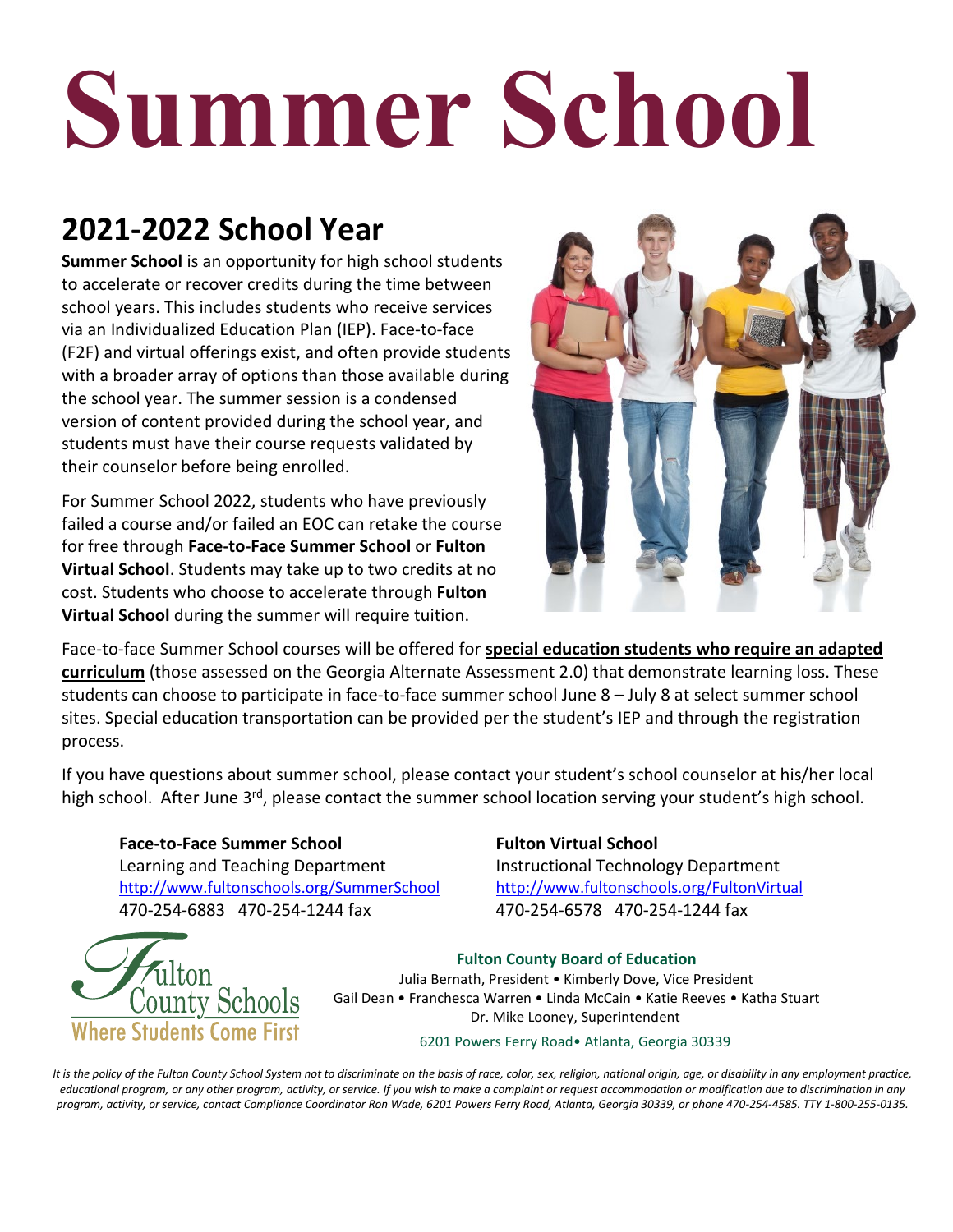# **Summer School Important Dates**

| <b>Event</b>                                                                 | <b>Dates and Times</b>                                                                    | <b>Notes</b>                                                                                                                                                                                       |
|------------------------------------------------------------------------------|-------------------------------------------------------------------------------------------|----------------------------------------------------------------------------------------------------------------------------------------------------------------------------------------------------|
| <b>Online Registration Dates</b>                                             | Fulton Virtual School: March 1 - May 26<br>Face-to-Face: March 1 - May 26                 | STUDENTS WITH IEPS: If your child will<br>require special education transportation<br>per his/her IEP, please register no later                                                                    |
|                                                                              |                                                                                           | than April 27 <sup>th</sup> to ensure your child's route<br>is in place for the first day of summer<br>school.                                                                                     |
| Late Registration Dates                                                      | <b>Fulton Virtual School:</b> June $1 - 6$                                                | Fulton Virtual School students will be able<br>to complete late registration online from<br>June 1 - 6.                                                                                            |
|                                                                              | <b>Face-to-Face:</b> June $6 - 7$ at the summer<br>school site                            | Face-to-Face summer school students will<br>be able to complete late registration in<br>person, at the summer school site.                                                                         |
| <b>Summer Program Dates</b>                                                  | Fulton Virtual School: June 1 - July 13                                                   |                                                                                                                                                                                                    |
|                                                                              | Face-to-Face: June 8 - July 8                                                             |                                                                                                                                                                                                    |
| <b>EOC Assessments</b>                                                       | Fulton Virtual School: July 6 - 7                                                         | The EOC exam accounts for 20% of the                                                                                                                                                               |
| Algebra I                                                                    | Face-to-Face: July 6 - 7                                                                  | student's grade in the course.                                                                                                                                                                     |
| <b>US History</b><br>Biology<br>American Lit (11 <sup>th</sup> grade<br>Lit) |                                                                                           | If your student needs to participate in the<br>EOC, the test will be held on July 6 - 7 for<br>Fulton Virtual and Face-to-Face Summer<br>School students, in-person at the Summer<br>School sites. |
| <b>Completion Benchmarks</b><br>**Fulton Virtual Only                        | 33% complete 6/15, 11:59 pm<br>50% complete 6/22, 11:59 pm<br>66% complete 6/29, 11:59 pm |                                                                                                                                                                                                    |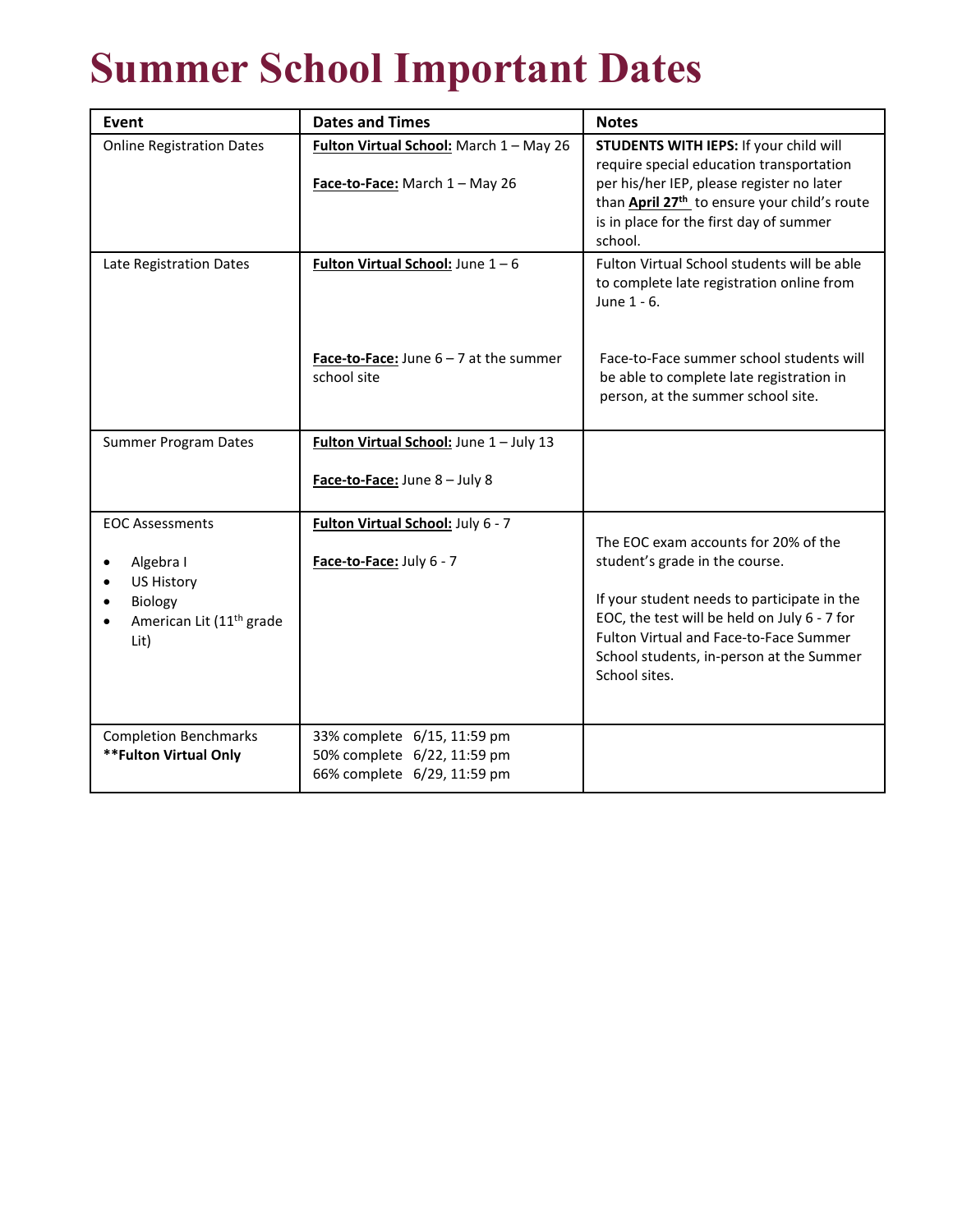## **Face-to-Face Summer School Courses**

The following courses are available for students who need to retake a previously failed course and/or failed an EOC exam:

- US History
- Environmental Science
- Biology
- Algebra I
- **Geometry**
- Algebra II
- Ninth Grade Lit/Comp
- Tenth Grade Lit/Comp
- Eleventh Grade Lit/Comp

# **Tuition**

**1/2 Credit** = \$225 (\$180 with free/reduced meal status) per course **1 Credit** = \$450 (\$360 with free/reduced meal status) per course

**\***Students needing to retake a class may attend FCS summer school through Face-to-Face Summer School and/or Fulton Virtual School at no cost up to 2 credits. Additional credits/courses require tuition.

#### **Transportation**

Abbreviated transportation is available for summer school. Please check the Summer School website for specific stop and time information for your student. Special education transportation can be provided per the student's IEP.

## **Summer School Online Registration**

**[https://fultonsummer.geniussis.com](https://fultonsummer.geniussis.com/)**

## **Summer School Locations**

| Benjamin Banneker High School 470-254-3410                      | Riverwood High School (Physical location at North Springs High         |  |
|-----------------------------------------------------------------|------------------------------------------------------------------------|--|
| Serving students from Banneker and McClarin students whose      | School due to construction) 470-254-1980                               |  |
| zoned school is Banneker.                                       | Serving students from North Springs, Riverwood, and<br>$\bullet$       |  |
|                                                                 | Independence                                                           |  |
| Creekside High School (Physical location at Bear Creek Middle   | <b>Roswell High School</b><br>470-254-4500                             |  |
| School due to construction) 470-254-4300                        | Serving students from Roswell and Centennial.                          |  |
| Serving students from Creekside High School and McClarin        | Serving students on Adapted Curriculum from Crabapple MS,<br>$\bullet$ |  |
| students whose zoned school is Creekside.                       | Elkins Pointe, Haynes Bridge, Holcomb Bridge, Hopewell,                |  |
|                                                                 | Northwestern, Sandy Springs MS, Taylor Road, Alpharetta HS,            |  |
|                                                                 | Cambridge, Chattahoochee, Johns Creek HS, Milton HS, North             |  |
|                                                                 | Springs HS, Northview, Riverwood, and Roswell HS.                      |  |
| Johns Creek High School 470-254-2138                            | Tri-Cities High School (Physical location at Paul D. West Middle       |  |
| Serving students from Chattahoochee, Johns Creek, and           | School due to construction) 470-254-8200                               |  |
| Northview.                                                      | Serving students from Tri-Cities High School and McClarin<br>$\bullet$ |  |
|                                                                 | students whose zoned school is Tri-Cities.                             |  |
| Langston Hughes High School 470-254-3620                        | Westlake High School 470-254-6400                                      |  |
| Serving students from Langston Hughes, Global Impact            | Serving students from Westlake and McClarin students whose             |  |
| Academy, and McClarin students whose zoned school is            | zoned school is Westlake.                                              |  |
| Langston Hughes.                                                |                                                                        |  |
| Serving students on Adapted Curriculum from Paul D. West,       |                                                                        |  |
| Sandtown, Woodland Middle School, Camp Creek, McNair,           |                                                                        |  |
| Banneker, Langston, Creekside, TriCities, and Westlake.         |                                                                        |  |
| Milton High School (Physical Location at Innovation Academy due |                                                                        |  |
| to construction) 470-254-5360                                   | <b>CUS</b>                                                             |  |
| Serving students from Cambridge, Milton, Alpharetta, and        |                                                                        |  |
| <b>Innovation Academy</b>                                       | <b>FCS SUMMER LEARNING</b>                                             |  |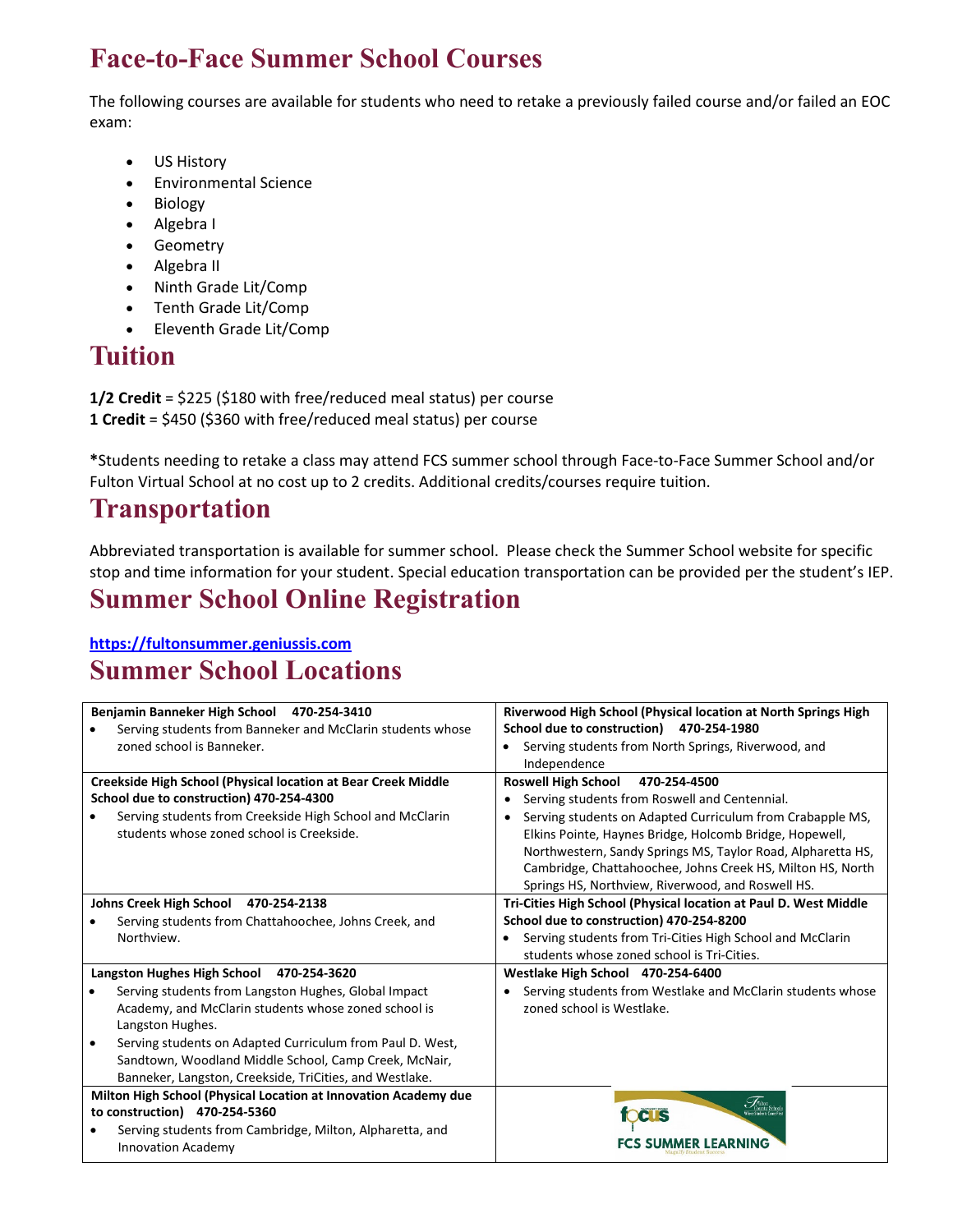# **Fulton Virtual School (June 1 - July 13, 2022)**



Fulton Virtual provides online learning options for middle and high school students throughout the district, enabling greater flexibility for students aiming to recover credit or accelerate classes. Fulton Virtual courses are teacher-led; instructors work with students, parents/guardians and other interested parties (e.g., counselors) to deliver course learning objectives and support the academic needs of each student.

The offerings of Fulton Virtual School provide varied and dynamic content, user friendly customization and personalization options, as well as opportunities for students at earlier ages to engage in learning virtually. **Students can expect to spend 3 hours per day for each semester course taken in the summer term.**

#### **Courses**

All Fulton Virtual School summer course selection questions should be directed to your home school counselor.

Language Arts 6 A & B Spanish 7 A & B Math 6 A & B Language Arts 7 A & B Spanish 8 A & B Math 7 A & B Language Arts 8 A & B Spanish I A & B Math 8 A & B 9th Grade Lit/Comp A & B Spanish II A & B GSE Algebra I A & B 10th Grade Lit/Comp A & B Spanish III A & B GSE Algebra II A & B 11th Grade Lit/Comp A & B Spanish IV A & B GSE Geometry A & B Multicultural Lit/Comp A & B Chinese 7 A & B GSE Pre-Calculus A & B Economics French 7 A & B College Readiness Math A & B Sociology **French 8 A & B** Math of Finance A & B Psychology **French I A & B** General Health Physical Science HS A & B French II A & B Personal Fitness Physics A & B French III A & B Visual Art and Composition I Biology A &B German 7 A & B First Aid/Safety Chemistry A & B German 8 A & B Entrepreneurship A & B World History A & B Latin 7 A & B Business & Technology A & B US History A & B Latin 8 A & B Economics Latin I A & B

Latin II A & B Latin III A & B Latin IV A & B

British Lit/Comp Chinese 8 & B Accelerated Algebra I/Geometry A A & B American Government Chinese I A & B Accelerated Geometry B/Algebra II A & B World History A & B Chinese II A & B Accelerated GSE Pre-Calculus A & B US History A & B Chinese III A & B Advanced Math Decision Making A & B Anatomy and Physiology A & B German I A & B Intro to Business & Technology A & B Environmental Science A & B German II A & B Intro to Healthcare Science A & B American Government German III A & B Intro to Digital Technology A & B